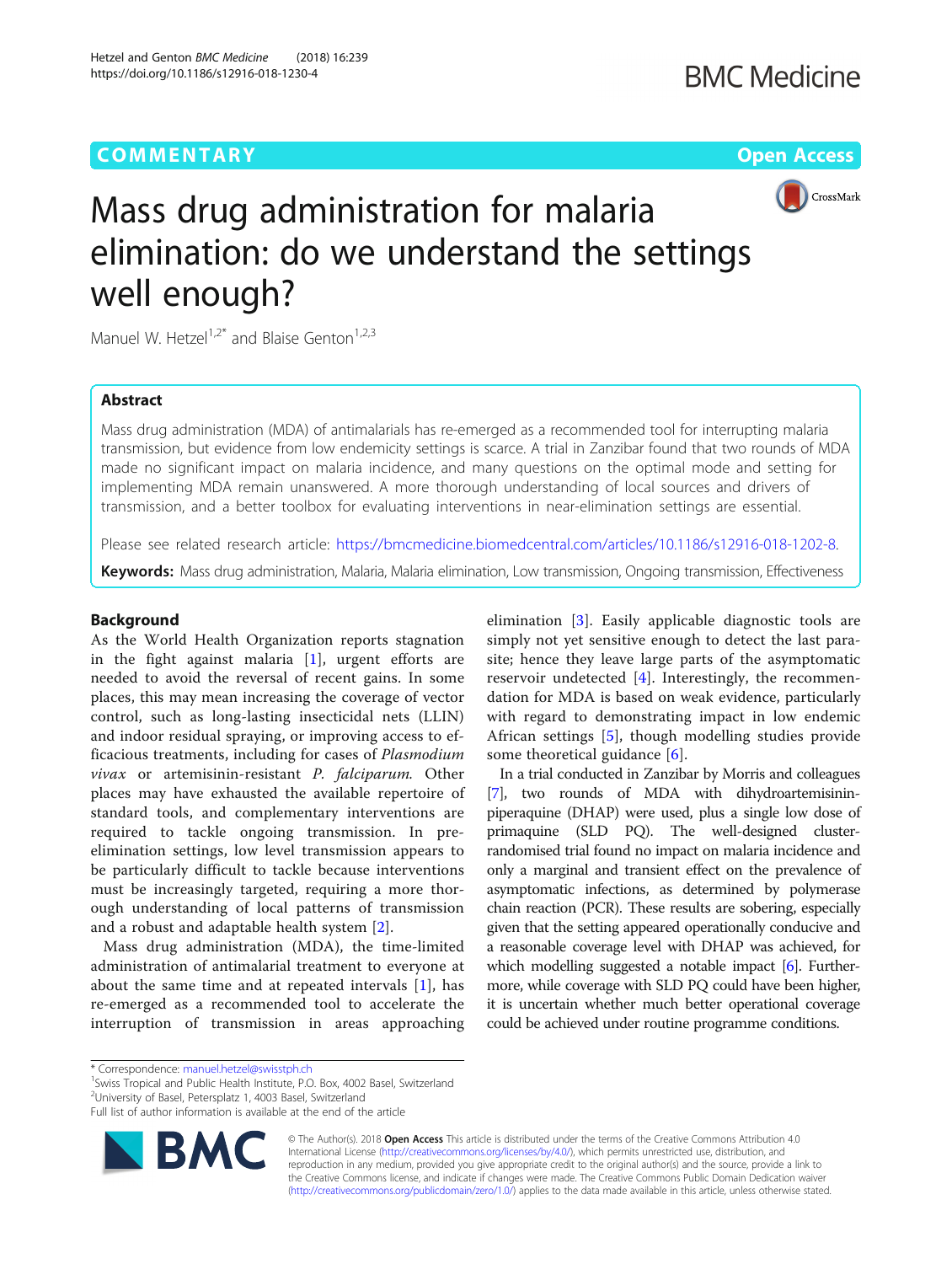<span id="page-1-0"></span>The authors attribute the lack of impact to suboptimal timing (during rather than before the peak malaria season), a possibly insufficient number of MDA rounds, and the importance of importation of infections. In the context of the latter, it is misleading to refer to their outcome as "transmission" because this is not what was assessed. Measuring transmission in near-elimination settings remains a unique challenge; therefore – as in the study by Morris et al. –  $proxy$ measures are applied [8]. However, in Zanzibar and similar settings, the relative contributions of local transmission and imported infections remain an important factor of uncertainty, despite several previous investigations, and the reliability of routinely reported travel history is unclear [[9\]](#page-2-0).

The measurement of adherence using blood concentration of piperaquine in intervention areas (as was done in the study by Morris et al.) is welcome because it is known that self-reporting of medication intake is unreliable [[10,](#page-2-0) [11\]](#page-2-0). However, it would have been useful to measure the blood concentration of a variety of antimalarials in both intervention and control areas. Widespread unreported use of antimalarials (obtained from health facilities and private retailers) has been documented in Tanzania [[11\]](#page-2-0) and might have modified the effect of MDA rounds.

The results from this study are nevertheless highly relevant. Firstly, they underline the importance and value of real-world data generated by well designed epidemiological and intervention studies to validate the prediction of models. Secondly, as transmission declines and heterogeneity increases, a thorough understanding of the target of malaria control efforts is required. This is particularly true in environments with a high transmission potential. In the study by Morris et al., prevalence by PCR differed considerably between intervention and control areas. It increased in intervention areas (from 0.8% to 1.7%) and decreased in control areas (from 2.5% to 1.4%), suggesting that the study did not capture important drivers of the local epidemiology. Thirdly, indicators for measuring the effect of interventions in low transmission settings must be carefully chosen. Small changes are difficult to detect, minor contextual fluctuations (and major ones, such as the redistribution of LLIN) may mask intervention effects, and sufficient detail is required to explain unexpected study outcomes. In such a context, it is particularly important – albeit difficult – to identify the source of local infections because not all may represent local transmission.

### Conclusions

Many questions about the optimal mode and setting for implementing MDA remain unanswered. However,

#### Acknowledgements

Not applicable.

Funding

Not applicable.

#### Availability of data and materials

Not applicable.

#### Authors' contributions

Both authors jointly wrote and approved the final version of the manuscript.

Ethics approval

Not applicable.

#### Consent for publication

Not applicable.

#### Competing interests

The authors declare that they have no competing interests.

#### Publisher's Note

Springer Nature remains neutral with regard to jurisdictional claims in published maps and institutional affiliations.

#### Author details

<sup>1</sup> Swiss Tropical and Public Health Institute, P.O. Box, 4002 Basel, Switzerland. <sup>2</sup>University of Basel, Petersplatz 1, 4003 Basel, Switzerland. <sup>3</sup>Division of Infectious Diseases and Department of Community Health, University Hospital (CHUV), Rue du Bugnon 44, 1011 Lausanne, Switzerland.

#### Received: 28 November 2018 Accepted: 5 December 2018 Published online: 19 December 2018

#### References

- 1. World Health Organization (WHO). World Malaria Report 2018. Geneva: WHO; 2018.
- 2. Rabinovich RN, Drakeley C, Djimde AA, Hall BF, Hay SI, Hemingway J, et al. malERA: An updated research agenda for malaria elimination and eradication. PLoS Med. 2017;14:e1002456.
- 3. World Health Organization (WHO). Mass drug administration for falciparum malaria: a practical field manual. Geneva: WHO; 2017.
- 4. Hofmann NE, Gruenberg M, Nate E, Ura A, Rodriguez-Rodriguez D, Salib M, et al. Assessment of ultra-sensitive malaria diagnosis versus standard molecular diagnostics for malaria elimination: an in-depth molecular community cross-sectional study. Lancet Infect Dis. 2018;18:1108–16.
- 5. Newby G, Hwang J, Koita K, Chen I, Greenwood B, von Seidlein L, et al. Review of mass drug administration for malaria and its operational challenges. Am J Trop Med Hyg. 2015;93:125–34.
- 6. Brady OJ, Slater HC, Pemberton-Ross P, Wenger E, Maude RJ, Ghani AC, et al. Role of mass drug administration in elimination of Plasmodium falciparum malaria: a consensus modelling study. Lancet Glob Health. 2017;5:e680–7.
- 7. Morris U, Msellem MI, Mkali H, Islam A, Aydin-Schmidt B, Jovel I, et al. A cluster randomised controlled trial of two rounds of mass drug administration in Zanzibar, a malaria pre-elimination setting – high coverage and safety, but no significant impact on transmission. BMC Med. 2018. <https://doi.org/10.1186/s12916-018-1202-8>.
- 8. malERA Refresh Consultative Panel on Characterising the Reservoir and Measuring Transmission. malERA: An updated research agenda for characterising the reservoir and measuring transmission in malaria elimination and eradication. PLoS Med. 2017;14:e1002452.